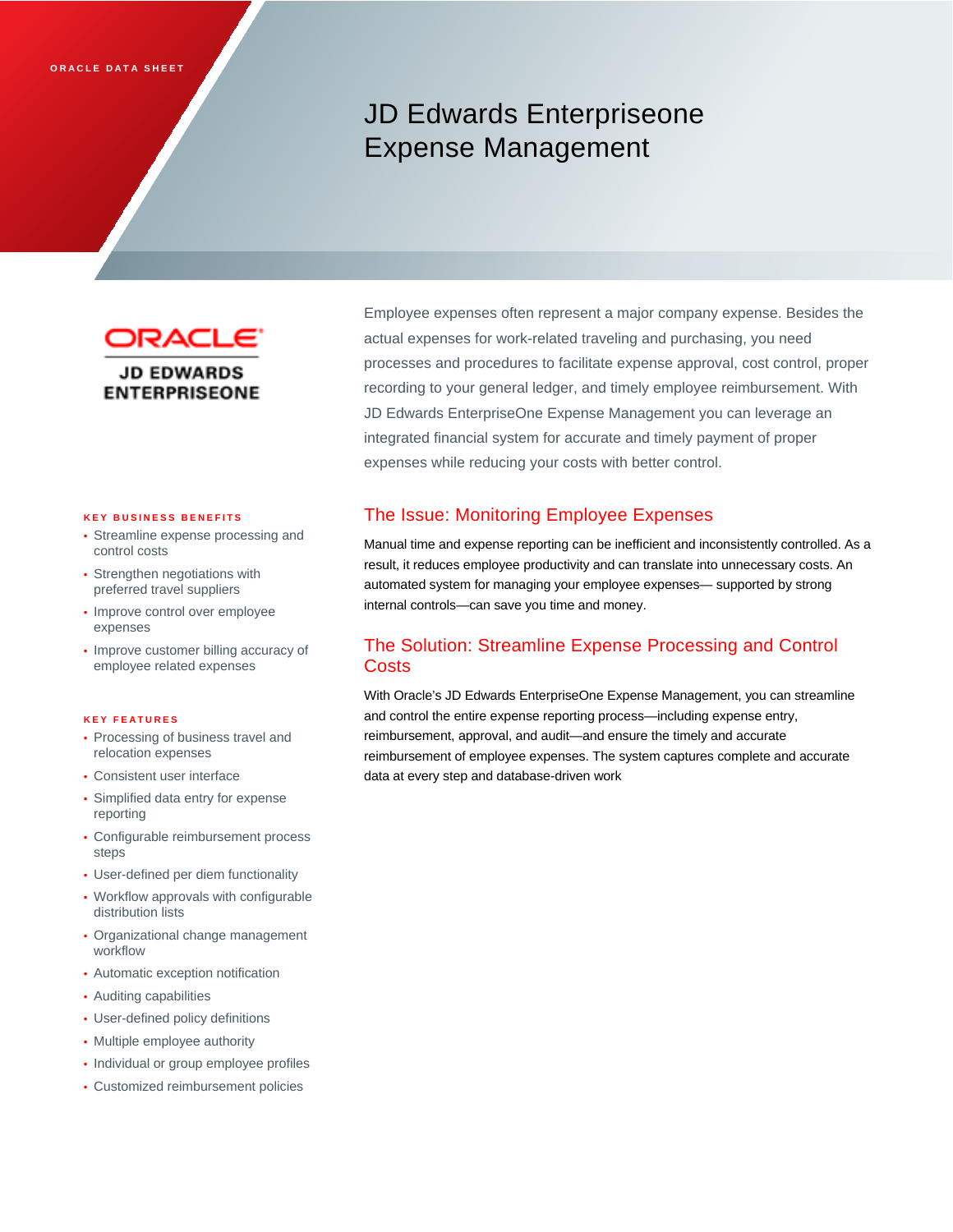- Location-specific policies
- Multicurrency capabilities
- Ability to split charges to multiple business units
- VAT calculations
- Ability to import expenses from offline reports
- Direct employee reimbursement
- Direct credit card company reimbursement
- Billable expense amount capture and accounting
- Mobile Expense Management capabilities

### **SOLUTION INTEGRATION**

This module is designed to be integrated with these JD Edwards EnterpriseOne products and families across your operations using common tools and a Pure Internet Architecture:

- Financial Management
	- General Ledger
	- Accounts Payable
- Human Capital Management
	- Time and Labor<br>• Payroll
	-
- Project Management
	- Project Costing
	- Contract and Service Billing
- Mobile Expense Management

Note that Mobile Expense Management Smartphone applications are also available as an alternative to the Mobile Enterprise Applications listed above. These applications are based on an earlier mobile technology.

## Streamline Expense Processing

Completing expense reports can be a time-consuming process that includes sorting and copying receipts, accurately transcribing detailed information to a report template, and waiting for management approval and auditing before employees are reimbursed. Because Expense Management automates the process of entering, approving, and auditing expense reports, your employees enjoy prompt and accurate payments. With JD Edwards EnterpriseOne Mobile Expense Management and Mobile Enterprise applications for Expense Management, employees and managers can manage their reports in a more timely fashion reducing the time to reimbursement even more. You also save time and further improve the accuracy of expense tracking by applying employee credit card transactions directly to expense reports. Full integration with core financial systems streamlines the expense processing function, eliminates the cost and errors associated with duplicate entries, and provides faster cycle times for employee reimbursement, customer billing and credit card payment. The benefits of integration also translate into savings on implementation, maintenance, training, and administration costs.

### Increase Bargaining Power with Preferred Travel Suppliers

By establishing preferred suppliers for travel-related services, you can reduce costs and increase both the quality and quantity of services available when employees travel. But to ensure the most cost-effective relationships, you need visibility into those airlines, hotels, and car rental agencies that your employees use most.

With this information in hand, you can negotiate more advantageous discounts with suppliers and ensure that your employees receive the full benefits of the arrangement. With Expense Management, you can track spending by supplier and automatically document when an employee does not use a preferred supplier. Plus, you can use this information to improve supplier negotiations and provide better travel products and services for your employees at a lower cost—every time they travel.

# Improve Accuracy and Control Over Employee Expenses

Depending on your company's needs, your employees may have to comply with multiple expense reimbursement policies, each one outlining different rules on tracking, managing, and reporting expenses incurred while doing business. Expense Management allows you to set up multiple expense categories, define audit limits, and establish expense receipt requirements. Based on parameters that you establish, the system automatically configures expense reports to capture specific information by expense type, such as ticket number, airline, and ticket amount. You have the flexibility to define and implement employee or group profiles that specify the reimbursement method, per diem limit, currency, and management approval required for submitted expense reports. You can even establish unique per diem limits by city, country, or region. With the ability to split expense charges to multiple business units, projects, or work orders on a single expense line. Based on agreements you establish with your customers, accounting rules can be defined to distribute the allowable portions of each